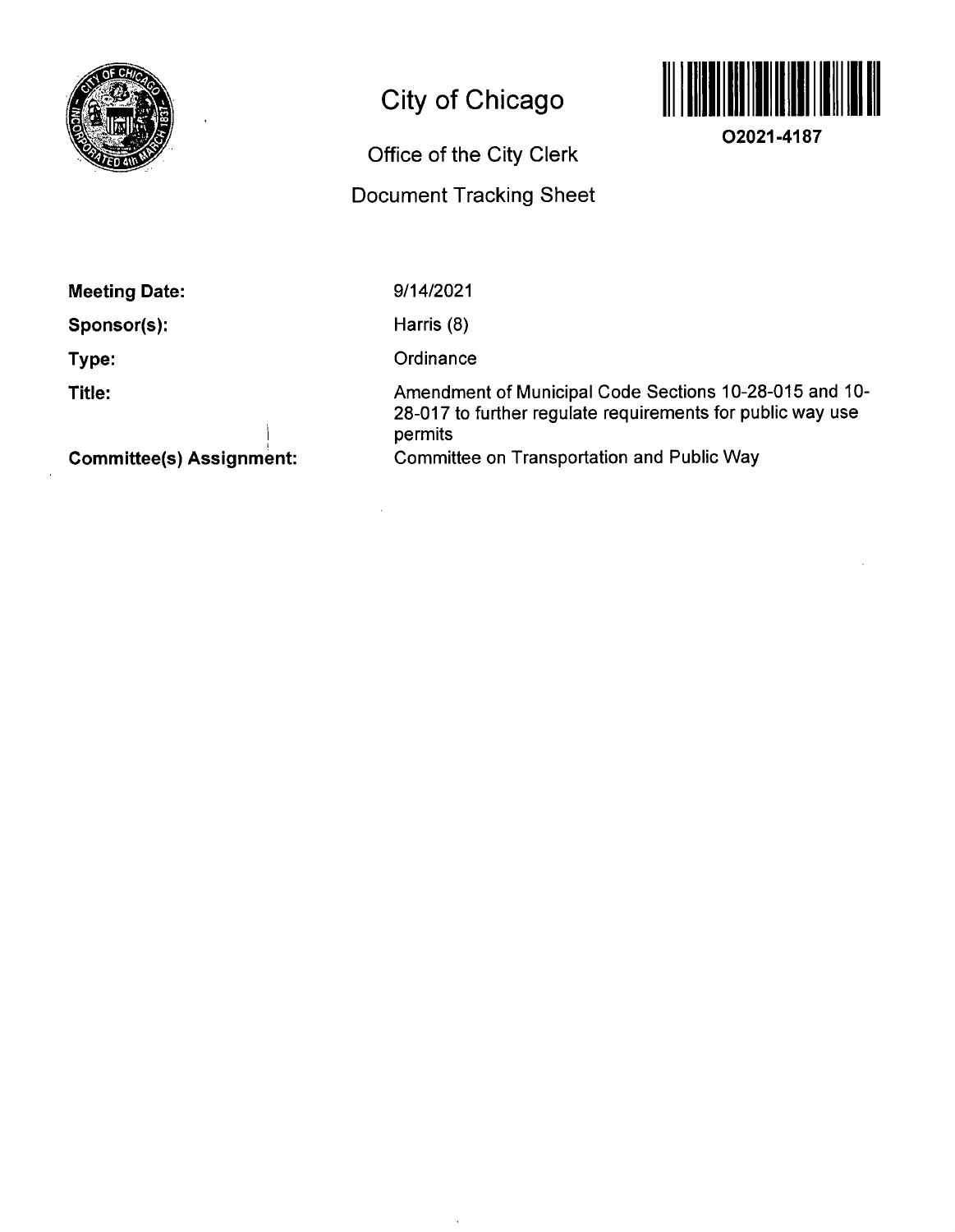### **ORDINANC E**

#### **BE IT ORDAINED BY THE CITY COUNCIL OF THE CITY OF CHICAGO:**

SECTION 1. Section 10-28-015 of the Municipal Code of Chicago is hereby amended by deleting the language struck through, as follows:

#### **10-28-015 Public way use permits - Application and issuance.**

(a) An application for a public way use permit shall be made to the department and shall include the following:

(1) the applicant's name and address, and the name and address of the property owner;

 $(2)$  a detailed drawing, and in the case of multiple items of the same nature (such as numerous trash cans provided by a Special Service Area), a map and detailed written description of an area's boundaries indicating the location and number of all public way uses on, over or under the public way for which a permit is required;

- (3) proof of the required insurance;
- (4) proof of the building's age if the building was constructed in or prior to 1922;
- (5) the application fee, if applicable; and
- (6) any other information required by the commissioner.

#### (Omitted text is not affected by this Ordinance)

SECTION 2. Section 10-28-017 of the Municipal Code of Chicago is hereby amended by deleting the language struck through, as follows:

#### **10-28-017 Public way use permit - Fees.**

(a) (1) No fee shall be charged for a public way use that is on or above the public way forthe following: (i) In the case of a residential building, as that term is defined in Section 17- 17-02146, constructed in or before 1922, a public way use that is part ofthe original construction and is a permanent structure of the building; provided that in the case of a mixed used building, any public way use that solely is for the use or benefit of any commercial or business activity in the building shall pay the fees as provided for in subsection (b); or (ii) in the case of a landmark building, any part ofthe building which is on or overthe public way, including a clock or light fixture if the clock or light fixture is part of the landmark designation, or (iii) if the item placed in the public way, (for example; Trash Can, Bench, Security Camera, Bike Rack/ Corrals & associated structures, public art, & Landscaping and it's associated structures) is owned and maintained by a Special Service Area; whereas tax monies pay for supplemental services in place of City Services that are not provided.

For purposes of this section, a landmark building shall also include any building, other than a non- contributing building in a landmark district.

(2) For any public way use which is below grade level or under the public way or other public place for any building specified in subsection (a)(1) ofthis section, the fee shall be as set forth in subsection (b).